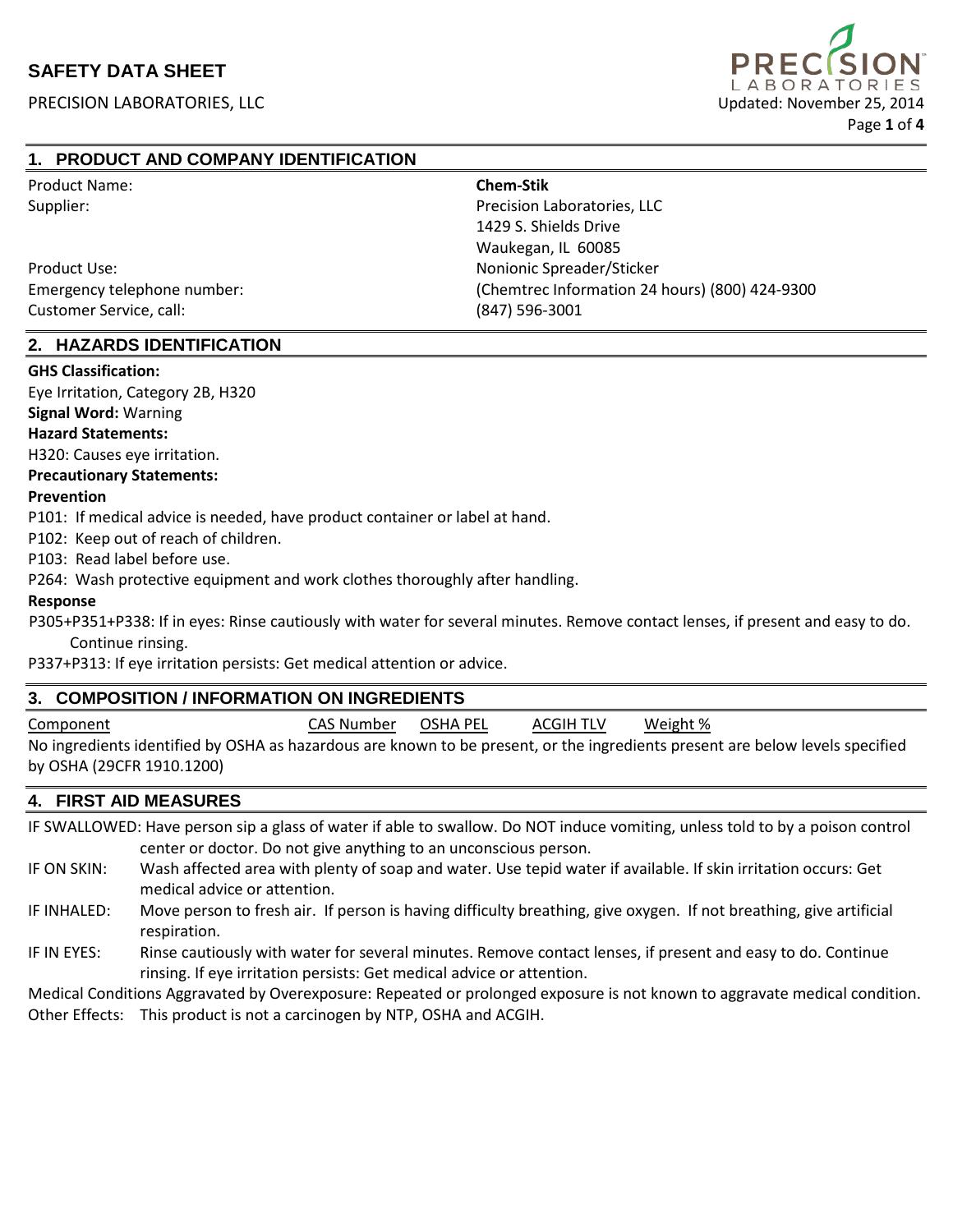

## **5. FIREFIGHTING MEASURES**

Suitable Extinguishing media: Water spray (fog), dry chemical,  $CO<sub>2</sub>$  or foam may be used where product is stored. PPE and Precautions: Fire fighters should wear NIOSH/MSHA approved self-contained breathing apparatus and full protective clothing.

Additional Fire and Explosion Data: None.

## **6. ACCIDENTAL RELEASE MEASURES**

In Case of Spill: Evacuate the spill area, except for cleanup personnel. Wear NIOSH/MSHA-approved respirator and protective equipment. Control spill with adsorbent pads or booms. Recover free liquid. For recovery or disposal, add inert absorbent (sand, earth, sawdust, etc.) to spill area and shovel into containers for disposal.

Disposal: Product is slippery under foot; flush smooth surfaces thoroughly. Dispose of collected waste in accordance with federal, state and local regulations.

## **7. HANDLING AND STORAGE**

**Precautions to be Taken in Handling**: Keep away from heat, sparks and flame. Keep container sealed when not in use. Safety goggles with full-face shield and eyewash recommended. USDA-accepted nitrile (CFR-20) or neoprene rubber (CFR-21) recommended. Wear appropriate clothing to prevent repeated or prolonged skin contact. Use only with adequate mechanical exhaust ventilation.

**Precautions to be Taken in Storage:** Product should be stored in a dry place at temperatures between 40 and 100°F. Do not store in metal containers (corrosion risk). Do not store together with food, beverage and animal feed.

## **8. EXPOSURE CONTROLS / PERSONAL PROTECTION**

**Note:** When selecting personal protective equipment and clothing, follow all of the manufacturer specifications and recommendations that apply to your specific operation and processing conditions. Take into consideration all working conditions and all chemicals to be handled or processed.

| <b>Component Exposure Limits:</b> | N/D                                                                                                                                                                                                                                                                                                                |
|-----------------------------------|--------------------------------------------------------------------------------------------------------------------------------------------------------------------------------------------------------------------------------------------------------------------------------------------------------------------|
| Eye/Face Protections:             | Wear splash-proof chemical safety goggles. Contact lenses should not be worn when working<br>with chemicals.                                                                                                                                                                                                       |
| Skin Protection:                  | Wear chemically impervious gloves, long-sleeved shirt, pants, socks and shoes to minimize skin<br>contact. As precautions, wash hands and face with mild soap and water before eating, drinking,<br>smoking or using restroom. After each shift, clean all protective equipment, wash work clothes,<br>and shower. |
| <b>Respiratory Protection:</b>    | Not required under normal use conditions with good ventilation. Protect against spray mists.<br>Respirator recommended in areas of poor ventilation.                                                                                                                                                               |
| <b>General Protection:</b>        | Avoid contact with skin, eyes and clothing. Avoid breathing vapors. Wash thoroughly after<br>handling product.                                                                                                                                                                                                     |
| Note:                             | Eye wash fountains and drench showers should be located within a 10 second walk from the<br>work area per ANSI Z358.1-2009.                                                                                                                                                                                        |

Personal Protection in Case of Large Spill: Splash goggles, full suit, boots and gloves.

**9. PHYSICAL AND CHEMICAL PROPERTIES**

| 9. PHISICAL AND CHEMICAL PROPERTIES |  |  |
|-------------------------------------|--|--|
| N/A                                 |  |  |
| Evap. Rate (Water=1): $\sim$ 1      |  |  |
| N/A                                 |  |  |
| N/A                                 |  |  |
| N/A                                 |  |  |
| N/D                                 |  |  |
| N/D                                 |  |  |
|                                     |  |  |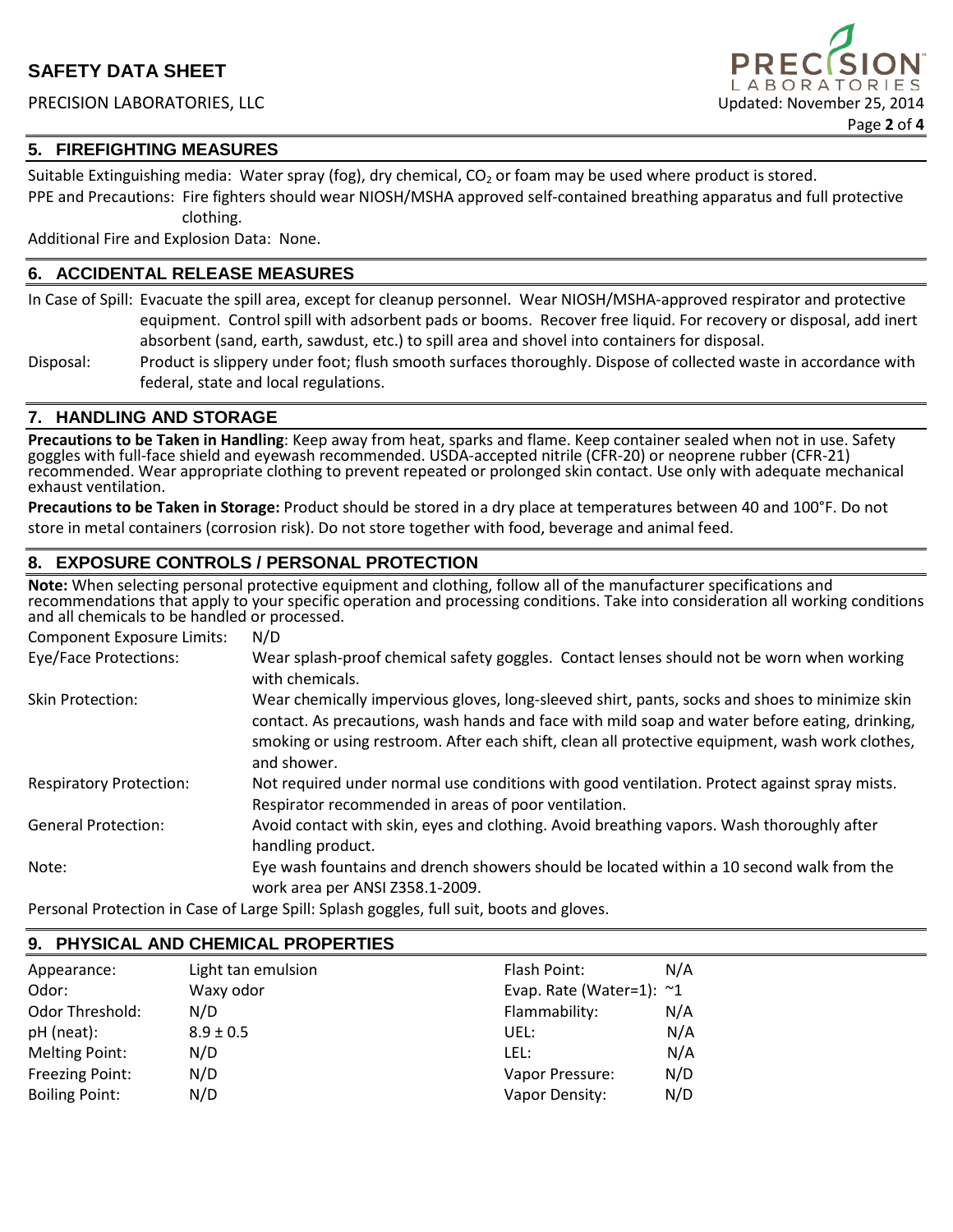# **PRE LABORATORIES** Page **3** of **4**

## PRECISION LABORATORIES, LLC Updated: November 25, 2014

| <b>Relative Density:</b>                                   | 8.68         | Decomposition Temperature: | N/D |
|------------------------------------------------------------|--------------|----------------------------|-----|
| Solubility in water:                                       | Emulsifiable | VOC:                       | N/D |
| <b>Partition Coefficient:</b><br>Autoignition Temperature: | N/D<br>N/D   | Viscosity:                 | N/D |

## **10. STABILITY AND REACTIVITY**

| Stability:                                 | The product is stable under normal conditions.                                                                                 |
|--------------------------------------------|--------------------------------------------------------------------------------------------------------------------------------|
| <b>Possibility of Hazardous Reactions:</b> | Hazardous polymerization will not occur.                                                                                       |
| Condition to Avoid:                        | N/A                                                                                                                            |
| Incompatible Materials:                    | Salt solutions will coagulate polymer.                                                                                         |
|                                            | Hazardous Decomposition Products: Thermal decomposition on burning may produce CO/CO <sub>2</sub> , ammonia, and other organic |
|                                            | vapors.                                                                                                                        |

## **11. TOXICOLOGICAL INFORMATION**

No toxicological data is available for this product. No toxicological effects can be expected when the product is handled and used with due care and attention.

## **12. ECOLOGICAL INFORMATION**

No ecological data is available for this product.

#### **13. DISPOSAL CONSIDERATIONS**

| <b>Component Waste Numbers:</b> | No EPA Waste Numbers are applicable for this product's components.                                                                                                                                     |
|---------------------------------|--------------------------------------------------------------------------------------------------------------------------------------------------------------------------------------------------------|
| <b>Disposal Instructions:</b>   | Recycle or rework material if at all possible. Incinerate material at an approved facility.                                                                                                            |
|                                 | Treat at an acceptable waste treatment facility or municipal waste treatment plant after                                                                                                               |
|                                 | proper testing and approval waste samples in compliance with applicable federal, state                                                                                                                 |
|                                 | and local environmental regulations.                                                                                                                                                                   |
| <b>Container Reuse:</b>         | An empty container can contain product residue, and should not be reused. If not<br>professionally cleaned and reconditioned, crushing or other means is recommended to<br>prevent unauthorized reuse. |

# **14. TRANSPORT INFORMATION**

| DOT Status (Highway and rail): | Not Regulated |
|--------------------------------|---------------|
| IATA Status (Air):             | Not Regulated |
| Marine Pollutant:              | No            |

## **15. REGULATORY INFORMATION**

| SARA HAZARD:      | No                       |
|-------------------|--------------------------|
| TSCA:             | <b>Components listed</b> |
| AICS (Australia): | <b>Components listed</b> |
| DSL (Canada):     | <b>Components listed</b> |
| EINECS (Europe):  | <b>Components listed</b> |